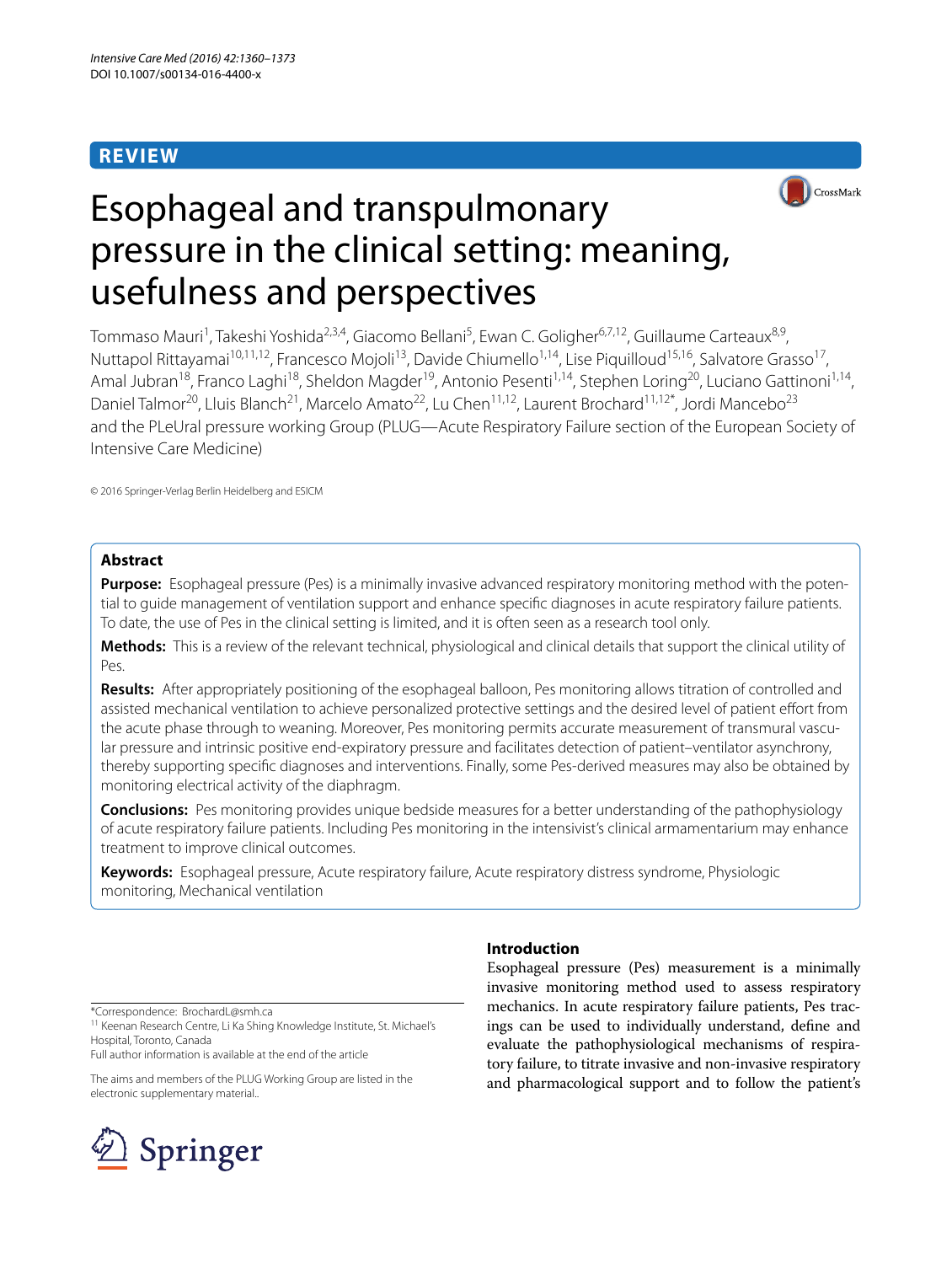clinical course. Nonetheless, Pes monitoring is still seldom used in the clinical setting; rather, it remains widely seen as a research tool. In an effort to clarify the usefulness of Pes measurement in the clinical setting, we address here the relevant technical, physiological and clinical details of this monitoring method to facilitate a better understanding of the information that can be obtained by bedside Pes measurement. Two recent reviews have dealt with the same topic [[1](#page-12-0), [2\]](#page-12-1). In our review we include updated information from the most recent literature and provide clinical threshold values for transpulmonary pressure  $(P<sub>1</sub>)$  as reference to guide ventilation settings. We also include an extensive analysis on both the clinical value of transmural pulmonary vascular pressure measurements and the correlation between Pes and the electrical activity of the diaphragm. A number of case-scenarios in which Pes monitoring could be of help at the bedside are described (Table [1](#page-2-0)), and a video on the practical use of the technique is provided in the Electronic Supplementary Material (ESM).

## **Measurement of Pes**

#### **The catheter–balloon system: positioning and calibration**

The most common technique for measuring Pes employs an esophageal balloon filled with air, connected to a long thin catheter. The first generation of custom-made esophageal balloons was primarily used for research purposes; since then, several types of second-generation balloons have been developed in the last decade which are currently available for bedside clinical use. Esophageal balloon catheters can be connected to dedicated monitoring devices, to accessory pressure ports of mechanical ventilators or to pressure transducers of multi-parametric monitors.

To obtain reliable Pes measurements, the esophageal balloon must be placed in an appropriate position and the balloon inflated with an adequate volume of air. An underfilled balloon does not properly transmit the Pes, whereas an over-filled balloon can over-estimate the pressure [\[3](#page-12-2)]. The "optimal" air filling volume depends on the design, dimensions, geometry and material of the esophageal balloon, which in turn affect its mechanical properties. The six most common commercially available esophageal catheters have recently been tested in vitro at an external pressure ranging from 0 to 30  $cmH<sub>2</sub>O$ . All of the catheters tested were found to accurately measure the surrounding pressure, but the optimal filling volume differed substantially among the catheters  $[4]$  $[4]$ . In addition, the minimum volume required for valid measurements was greater than those recommended previously and was dependent on the surrounding pressure [\[4\]](#page-12-3). Another study similarly found that the filling volume varied with the tested catheters and that the volume should be increased in the presence of high external pressure [\[5](#page-12-4)]. Physicians must account for these technical issues. In clinical practice, a

simple method to determine the optimal filling volume is to progressively inflate the balloon, within the catheterspecific adequate range of filling volumes, finally selecting the lowest volume associated with the largest tidal swings (inspiratory to expiratory) of Pes  $[4, 6]$  $[4, 6]$  $[4, 6]$ .

# *Method to insert the catheter and validate Pes during mechanical ventilation*

A video describing the insertion and interpretation of the Pes is provided in the ESM. After deflating the esophageal balloon and securing it with a three-way stopcock, it is introduced into the esophagus transorally or transnasally. The esophageal catheter is then gently advanced to a depth of about 55 cm to reach the stomach and inflated with the minimum recommended volume  $[4, 5]$  $[4, 5]$  $[4, 5]$  $[4, 5]$ . The intragastric position of the catheter is confirmed by a positive pressure deflection during gentle external manual epigastric compression. Subsequently, the catheter is progressively withdrawn into the esophagus. Esophageal positioning is suggested by the appearance of cardiac artifacts on the pressure tracings and by the change from intra-abdominal to intra-thoracic pressure patterns. Placement of the esophageal balloon in the lower two thirds of the intrathoracic esophagus has been suggested as a way to limit possible pressure artifacts due to non-homogeneous esophageal compression by external structures [[7](#page-12-6)].

When spontaneous inspiratory efforts are present, the conventional test to validate the Pes measurement is to compare the simultaneous negative deflections of airway and esophageal pressures during an end-expiratory occlusion maneuver (the so-called Baydur test) [\[3](#page-12-2), [8](#page-12-7)]. During the occluded inspiration, the change in airway (∆Paw) and esophageal (∆Pes) pressure should be almost identical because there is no change in lung volume and, thus, no change in P<sub>L</sub>. When the  $\Delta \text{Pes}/\Delta \text{Paw}$  ratio is within 0.8–1.2, the Pes measurement is considered to be reliable. Otherwise, the catheter should be repositioned and/or the balloon volume should be re-checked [[3,](#page-12-2) [9\]](#page-12-8). In deeply sedated patients with or without paralysis, external manual compressions on the rib cage should be applied during an expiratory pause and simultaneous positive deflections of airway and esophageal pressures compared (positive pressure occlusion test) [\[1\]](#page-12-0).

For the same esophageal catheter position, the Baydur and the positive pressure occlusion tests provide similar changes in airway and esophageal pressures [\[10](#page-12-9)]. The absolute value can be significantly higher when the esophageal balloon is placed in the lower third of the esophagus, compared to the middle one, due to the higher superimposed pressure generated by the heart and the lung. Moreover, the pressure generated by the esophageal wall as a reaction to balloon filling may increase the absolute value of Pes above the pleural pressure  $(P_{p})$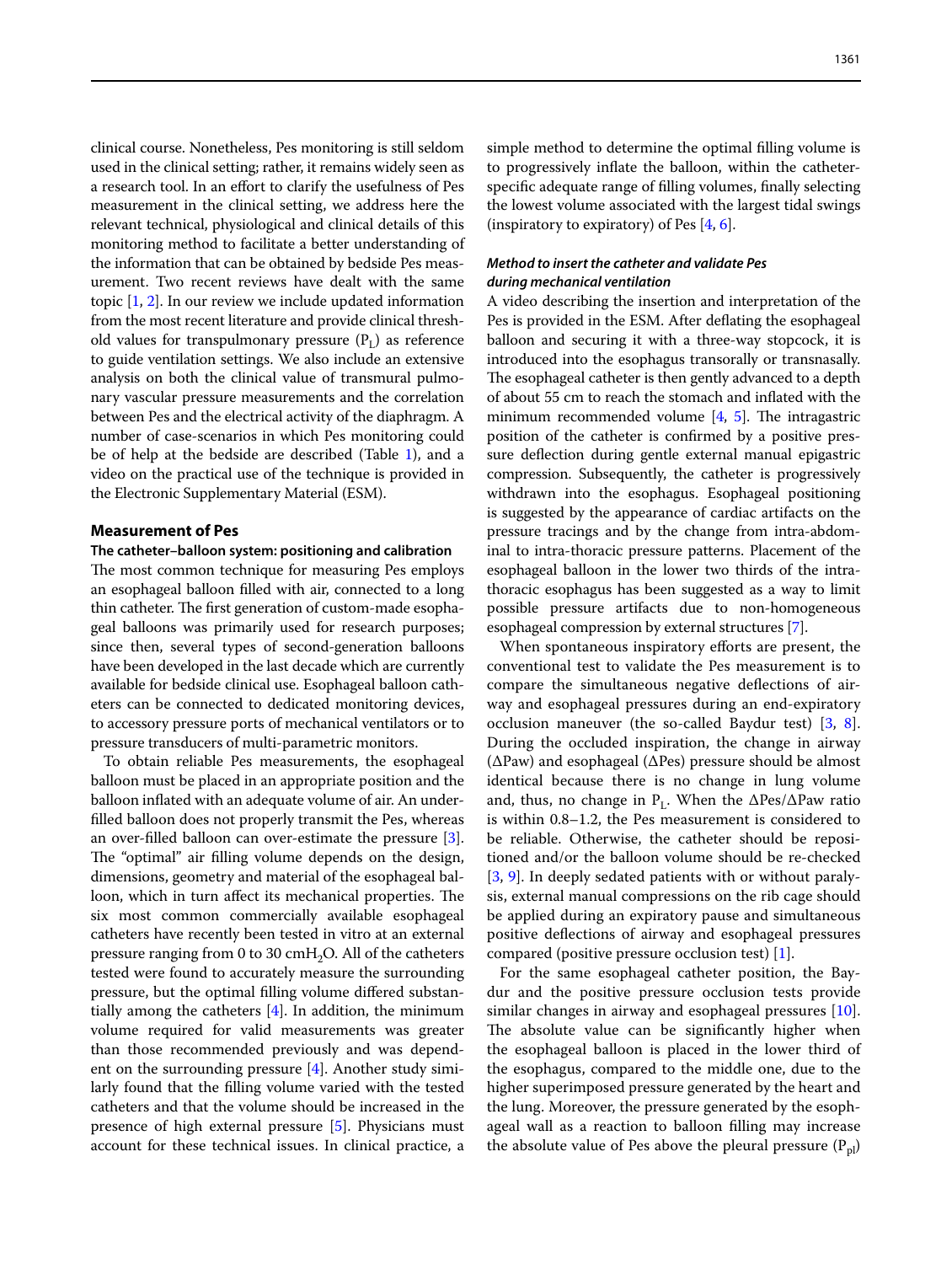| Case-scenario                               | Relevant Pes-derived measure <sup>a</sup>                                                                                                                                                                                                                         | Clinical significance                                                                          | <b>Clinical recommendation</b>                                                                                                                                |
|---------------------------------------------|-------------------------------------------------------------------------------------------------------------------------------------------------------------------------------------------------------------------------------------------------------------------|------------------------------------------------------------------------------------------------|---------------------------------------------------------------------------------------------------------------------------------------------------------------|
| Passively ventilated patient                | Tidal AP                                                                                                                                                                                                                                                          | Measure of the tidal stress applied to lung<br>parenchyma                                      | Possibly keep below 10-12 cmH <sub>2</sub> O in ARDS patients                                                                                                 |
|                                             | End Inspiratory P <sub>L</sub>                                                                                                                                                                                                                                    | Measure of the total stress applied to lung<br>parenchyma                                      | Possibly keep below 20-25 cmH <sub>2</sub> O in ARDS patients                                                                                                 |
|                                             | End expiratory P <sub>L</sub>                                                                                                                                                                                                                                     | Negative value possibly indicating tendency<br>of the alveoli and/or airways to collapse       | Possibly keep above 0 cmH <sub>2</sub> O in ARDS patients                                                                                                     |
|                                             | Transmural pulmonary vascular pressure                                                                                                                                                                                                                            | Effective pressure driving blood flow in<br>intrathoracic vascular structures                  | Pes rather than CVP per se to better understand<br>Consider delta between CVP and end-expiratory<br>volume status of the patient                              |
|                                             | Periodically interspersed negative Pes swings<br>after passively delivered ventilator breaths                                                                                                                                                                     | Detection of reverse triggering                                                                | Consider paralysis or modify sedation (reduce<br>sedation to let the patient trigger)                                                                         |
| with active breathing<br>Ventilated patient | Transmural pulmonary vascular pressure                                                                                                                                                                                                                            | Effective pressure across intrathoracic<br>vascular structures                                 | Pes rather than CVP per se to better understand<br>Consider delta between CVP and end-expiratory<br>volume status of the patient                              |
|                                             | End inspiratory P <sub>L</sub>                                                                                                                                                                                                                                    | Measure of the tidal stress applied to lung<br>parenchyma                                      | Possibly keep below 20-25 cmH <sub>2</sub> O in ARDS patients                                                                                                 |
|                                             | Pmus                                                                                                                                                                                                                                                              | by the patient's inspiratory muscles<br>Measure of the pressure generated                      | Normal values are between 5 and 10 cmH <sub>2</sub> O                                                                                                         |
|                                             | Work of breathing                                                                                                                                                                                                                                                 | Measure of patient's total work during<br>the respiratory cycle                                | Normal values are around 0.35 or 2.4 J min <sup>-1</sup>                                                                                                      |
|                                             | PTPes                                                                                                                                                                                                                                                             | Measure of patient's respiratory muscles effort to<br>breathe                                  | Normal values are around 100 cmH <sub>2</sub> O s min <sup>-1</sup>                                                                                           |
|                                             | ventilator<br>Negative Pes swings without<br>pressurization                                                                                                                                                                                                       | Ineffective effort                                                                             | Titrate PEEP and/or decrease support and/or con-<br>sider NAVA                                                                                                |
|                                             | Pes inspiratory time longer than<br>ventilator inspiratory time                                                                                                                                                                                                   | Double triggering or premature cycling                                                         | switching to NAVA or PAV. Rule out non-ventilatory<br>causes (metabolic acidosis, encephalopathy, etc.)<br>Increase ventilator Ti up to 0.8-1.0 s or consider |
|                                             | No Pes swing prior to ventilator pressurization                                                                                                                                                                                                                   | Auto-triggering                                                                                | Check for leaks, trigger settings, ventilator tubing<br>(water in circuits) and/or decrease sedation                                                          |
|                                             | along spontaneous breathing trial<br>Increasing PTPes and/or Pes swings                                                                                                                                                                                           | High likelihood of failure to wean                                                             | increased and treat consequently. Reconnect to<br>Differentiate whether resistive or elastic workload<br>ventilator                                           |
|                                             | ARDS Acute respiratory distress syndrome, CVP central ventral veno our sesure, MAM adjusted ventilation, assist ventilation, PEEP positive end-expiratory pressure, Pes esophageal pressure, P<br>transpulmonary pressure, AP, change in transpulmonary pressure, | Pmus inspiratory muscle pressure, PTPes esophageal pressure-time product, Ti inspiratory time. |                                                                                                                                                               |

<sup>a</sup> The end expiratory P<sub>L</sub> is the absolute value. The end inspiratory P<sub>L</sub> can be measured with the elastance method or the absolute value. They do not give the same results, the absolute value being generally lower  $^8$  The end expiratory P. is the absolute value. The end inspiratory P. can be measured with the elastance method or the absolute value. They do not give the same results, the absolute value being generally lower

<span id="page-2-0"></span>Table 1 Case-scenarios in which esophageal and transpulmonary pressure monitoring could be of help at the bedside **Table 1 Case-scenarios in which esophageal and transpulmonary pressure monitoring could be of help at the bedside**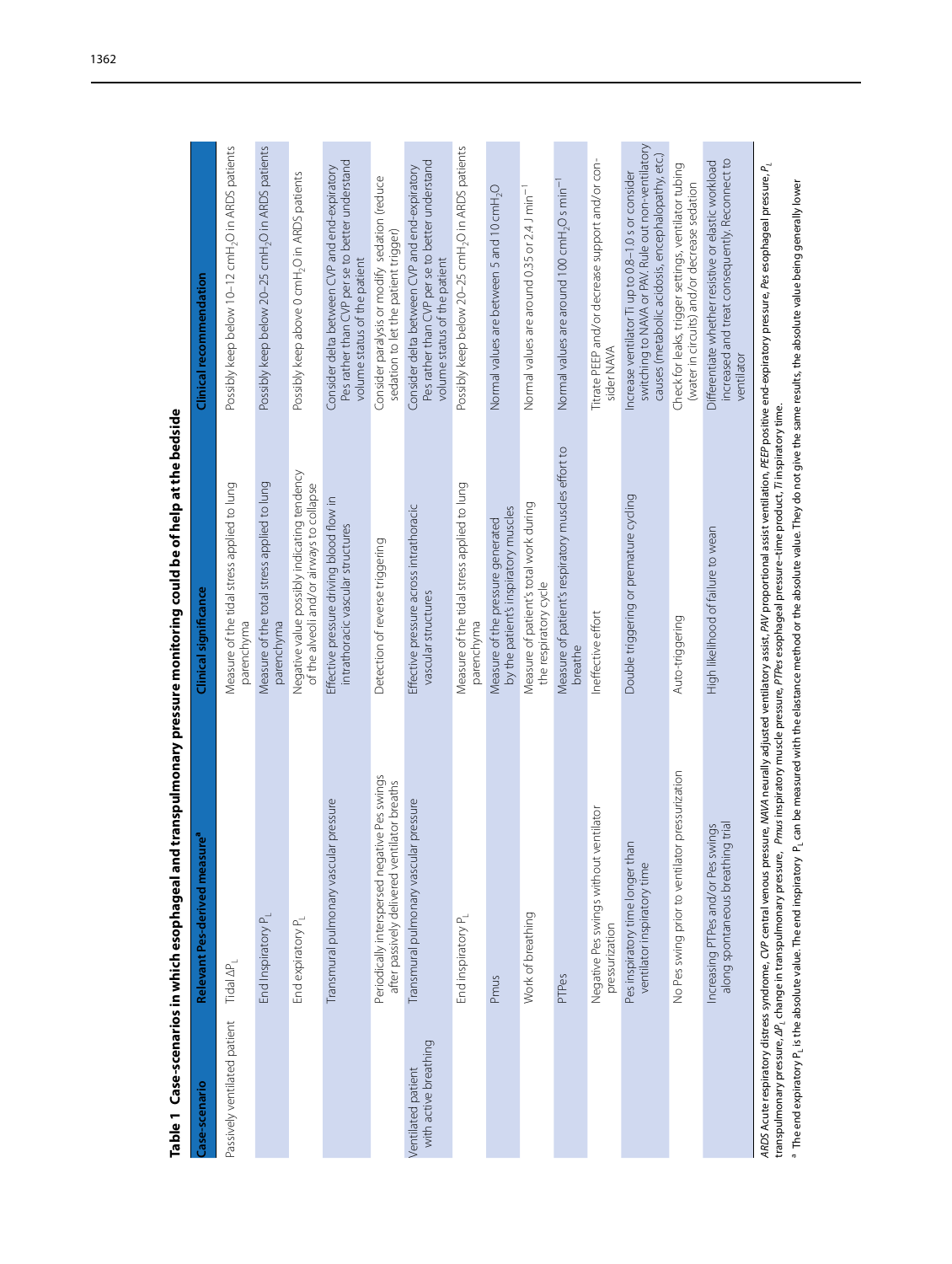value. Therefore, a dedicated calibration procedure has been recently described that removes this artifact, resulting in the improved use of absolute values of Pes, especially when large-volume balloons are used [[6\]](#page-12-5). While the presence of a nasogastric tube does not seem to significantly affect Pes measurement [\[11](#page-12-10)], nasogastric tubes equipped with an esophageal balloon are now available

## **Transpulmonary pressure**

[[4\]](#page-12-3).

# **Changes in transpulmonary pressure during mechanical ventilation: a measure of stress on the acute respiratory distress syndrome-injured lung**

The clinical use of Pes measurement allows the estimation of  $P_L$  as the difference between Paw and  $P_{pl}$  (estimated as Pes), which drives ventilation of the lung (including the airways). Here, we first look at the pathophysiological significance of the changes in  $P<sub>1</sub>$  induced by ventilation.

The airway driving pressure (the change between endexpiratory total pressure to end-inspiratory plateau pressure) delivered by the ventilator to inflate the respiratory system (∆Paw) may be divided in two components: one to insufflate the lung, called change in transpulmonary pressure ( $\Delta P_L$ ), and one to move the chest wall, called change in pleural pressure ( $\Delta P_{pl}$ ), where  $\Delta P_{pl}$  equals the changes of the esophageal pressure ( $\Delta$ Pes) [[12,](#page-12-11) [13\]](#page-12-12):

$$
\Delta \text{Paw} = \Delta P_{\text{L}} + \Delta P_{\text{pl}}
$$

In this section, we will refer to tidal  $\Delta P_L$ , ignoring for sake of simplicity the fraction of  $\Delta P_L$  due to positive endexpiratory pressure (PEEP). As the changes in lung volume and chest wall volume are deemed to be identical, the expression above may be written as:

$$
\Delta \text{Paw}/\Delta V = \Delta P_{\text{L}}/\Delta V + \Delta P_{\text{pl}}/\Delta V
$$

The elastance of the respiratory system (Ers) is equal to the lung elastance  $(E_1)$  plus the chest wall elastance  $(E_{cw})$ . Since Ers =  $\Delta$ Paw/ $\Delta$ V and E<sub>L</sub> =  $\Delta$ P<sub>L</sub>/ $\Delta$ V, the following expression may be derived:

$$
\Delta P_{\rm L} = \Delta \text{Paw} \cdot (E_{\rm L}/\text{Ers})
$$

This equation tells us that the pressure applied to the lung for a given driving pressure depends on the ratio between the  $E<sub>L</sub>$  to the Ers, irrespective of their absolute values. In normal subjects, the typical value of  $E_L/Ers$  is equal to 0.5. In intensive care patients without respiratory or abdominal problems this ratio averages  $\approx 0.7$ ; in acute respiratory distress syndrome (ARDS) patients it may range from 0.5 (or even lower) to 0.9. Given these values, in a patient ventilated with PEEP 10  $\text{cm}H_2O$  and a plateau pressure of 30 cmH<sub>2</sub>O, the tidal  $\Delta P$ <sub>I</sub> may range from 10 cmH<sub>2</sub>O {non-injurious, i.e.  $[(30 \text{ cm}H_2O \text{ plateau})]$ 

Paw  $-10$  cmH<sub>2</sub>O PEEP)  $\times$  0.5]} to 18 cmH<sub>2</sub>O {highly "bio-traumatic", i.e.  $[(30 \text{ cm})]$  plateau Paw  $-10 \text{ cm}$ H<sub>2</sub>O PEEP)  $\times$  0.9]}, as discussed further in this review [\[12](#page-12-11)]. Thus, the lung protective ventilation strategy might be, theoretically, titrated to a "safe" tidal  $\Delta P_L$  rather than to tidal volume [\[14\]](#page-12-13).

When tidal  $\Delta P$ <sub>I</sub> is applied, it changes the lung volume (∆volume). The ratio between ∆volume and the pre-inflation lung volume  $(V_0)$  is called *strain*. The tissue molecules which compose the extracellular matrix develop a force opposing the tidal  $\Delta P$ <sub>L</sub>, which is called *stress*. Stress and strain are nearly linearly related up to the total lung capacity. Therefore,

$$
stress = K \times strain
$$

meaning that

 $\Delta P_{\rm L} = K \times \Delta V / V_0$  [\[12,](#page-12-11) [15](#page-12-14)]

The proportionality constant  $K$  is called specific lung elastance and is the tidal  $\Delta P_L$  value at which V<sub>0</sub> doubles its size (without PEEP). In humans *K* is around  $12-13$  cmH<sub>2</sub>O, which is substantially greater than other animal species  $[16, 17]$  $[16, 17]$  $[16, 17]$ , and it seems to be similar in patients with ARDS and healthy subjects [\[15](#page-12-14)]. These concepts are summarized in ESM Fig. 1. As shown, when tidal  $\Delta P_L$  approximates 20 cmH<sub>2</sub>O, part of the lung enters its total lung capacity region. In healthy animals, when ventilation occurs in this area, lethal ventilator-induced lung injury develops within 24 h [[17\]](#page-12-16). In clinical practice, it is rare to reach these values of tidal ΔP<sub>L</sub>. However, it must be remembered that in ARDS a substantial fraction of the lung includes inhomogeneities which act as stress raisers, with the possible effect of doubling the locally applied pressure [\[18](#page-12-17)]. Therefore, a tidal  $\Delta P_L$ of 10  $\text{cm}H_2\text{O}$ —in the presence of stress raisers—may regionally increase transpulmonary and transalveolar pressure to 20 cm $H_2O$ .

While waiting for more definitive evidence, tidal  $\Delta P_L$ should probably be kept below  $15-20$  cmH<sub>2</sub>O in patients with homogeneous lung parenchyma (normal, postsurgical patients) and possibly below  $10-12$  cmH<sub>2</sub>O in patients with inhomogeneous lung parenchyma (ARDS).

When respiratory muscle activity is present, then the active changes in  $P_{pl}$  can dominate the  $P_L$  changes driving ventilation.

# **Transpulmonary pressure directly measured to guide mechanical ventilation in ARDS**

Measurement of Pes also allows estimation of the absolute value of  $P_L$ , measured as the Paw minus the  $P_{\text{pl}}$  and clinically estimated as Paw-Pes. The alternative elastance-derived method for estimating  $P_L(\Delta P_L = \Delta Paw \cdot (E_L/Ers)$  was covered in the previous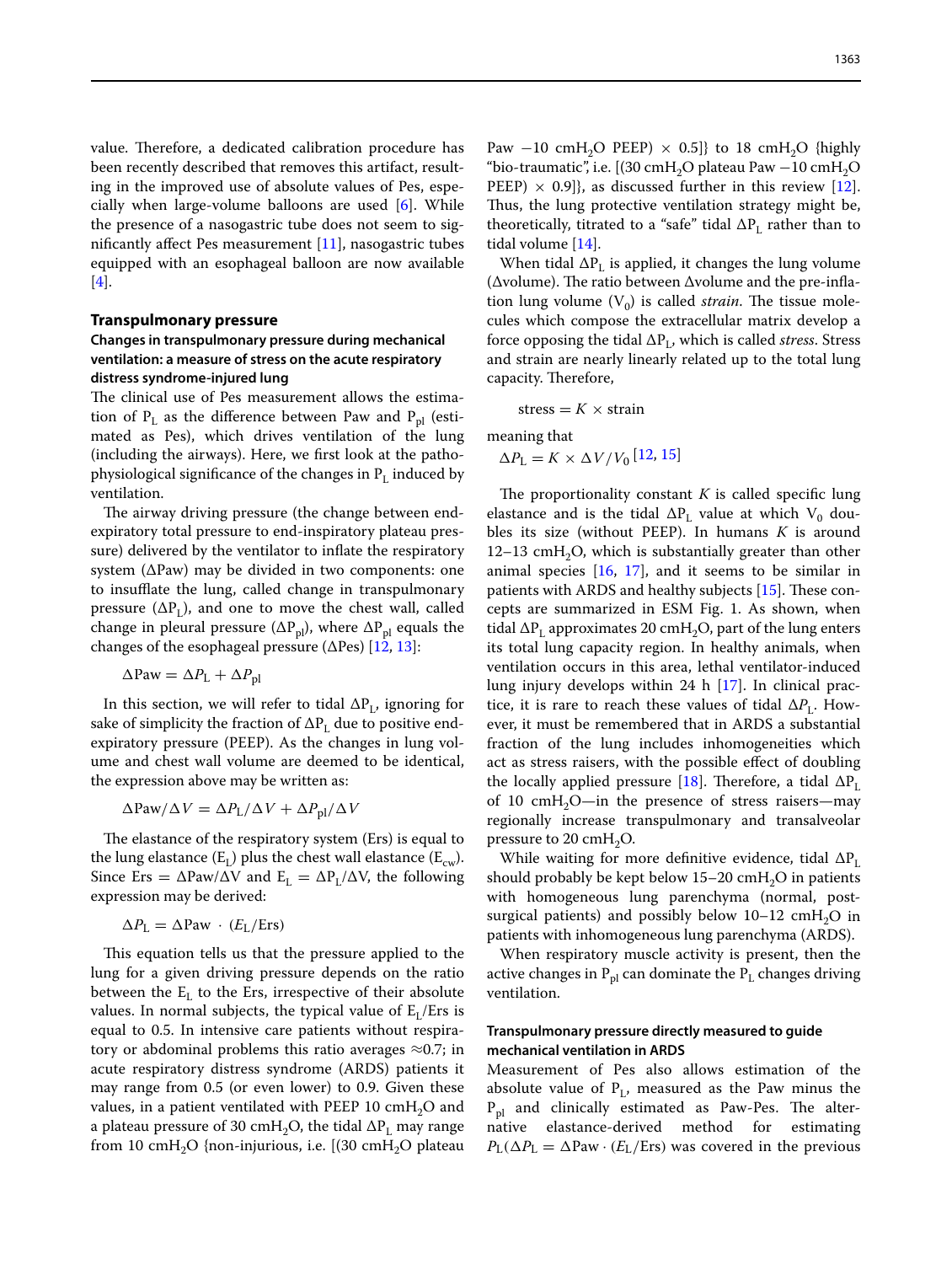

<span id="page-4-0"></span>section. In patients breathing on non-invasive ventilation,  $P_{L}$  is estimated using the pressure in the mask (Pmask-Pes). Due to the location of the esophagus in the supine position, an increase in Pes caused by mediastinal weight of  $3-7$  cmH<sub>2</sub>O may exist in that position: whether Pes is higher than  $P_{pl}$  at the corresponding height in the chest is unclear  $[\hat{19}]$ . Because P<sub>pl</sub> varies spatially in the chest, Pes cannot theoretically represent  $P_{\text{pl}}$  over the entire lung. However, animal studies suggest that Pes represents well the pressure surrounding much of the lung [[20\]](#page-12-19).

In ARDS, ventilator settings are adjusted to reduce tidal overexpansion of the lungs by limiting tidal volume (and pressure) and to avoid repeated airspace collapse and derecruitment by maintaining adequate PEEP [\[21](#page-12-20)]. Pleural and intra-abdominal pressures vary widely and can be quite high in critical illness, regardless of chest wall compliance [[22\]](#page-12-21). Therefore, a given PEEP applied by the ventilator could have varying effects on  $P_L$ . A clinical trial in ARDS patients compared PEEP adjusted to maintain a positive end-expiratory  $P_L$  (Fig. [1\)](#page-4-0) with PEEP levels specified in the ARDSNet low-tidal volume table [[23\]](#page-12-22). The  $P_L$  approach significantly improved oxygenation and compliance and showed a trend toward reduced

mortality [[23](#page-12-22)]. This rationale was confirmed in animals with lung injury and different degrees of Pes elevation due to chest wall restriction. Targeting a positive endexpiratory  $P<sub>L</sub>$  in chest-restricted animals maintained lung volume and lung compliance, reduced hypoxemia and decreased pulmonary edema, mechanical abnormalities, pro-inflammatory mediator release and histological signs of ventilator-induced lung injury [\[24](#page-12-23)].

Uncertainties of direct esophageal manometry include the spatial variation in  $P_{pl}$  and the mediastinal weight that elevates Pes in the supine position  $[19]$  $[19]$ . As previously discussed, adequate filling and positioning of the balloon is important to obtain reliable measurements.

### **Transmural vascular pressure**

#### **Transmural pulmonary vascular pressures**

The force distending vascular walls is called the transmural pressure (Ptm) and is determined by the difference between the pressure inside and outside of the vessel [[25\]](#page-12-24). An increase in Ptm implies an increase in volume of the vessel. Since we are surrounded by atmospheric pressure (Patm), transducers are zeroed to Patm, and the pressure inside systemic vessels is the Ptm. For alveolar vessels, however,  $P_{pl}$  (not Patm) surrounds the vascular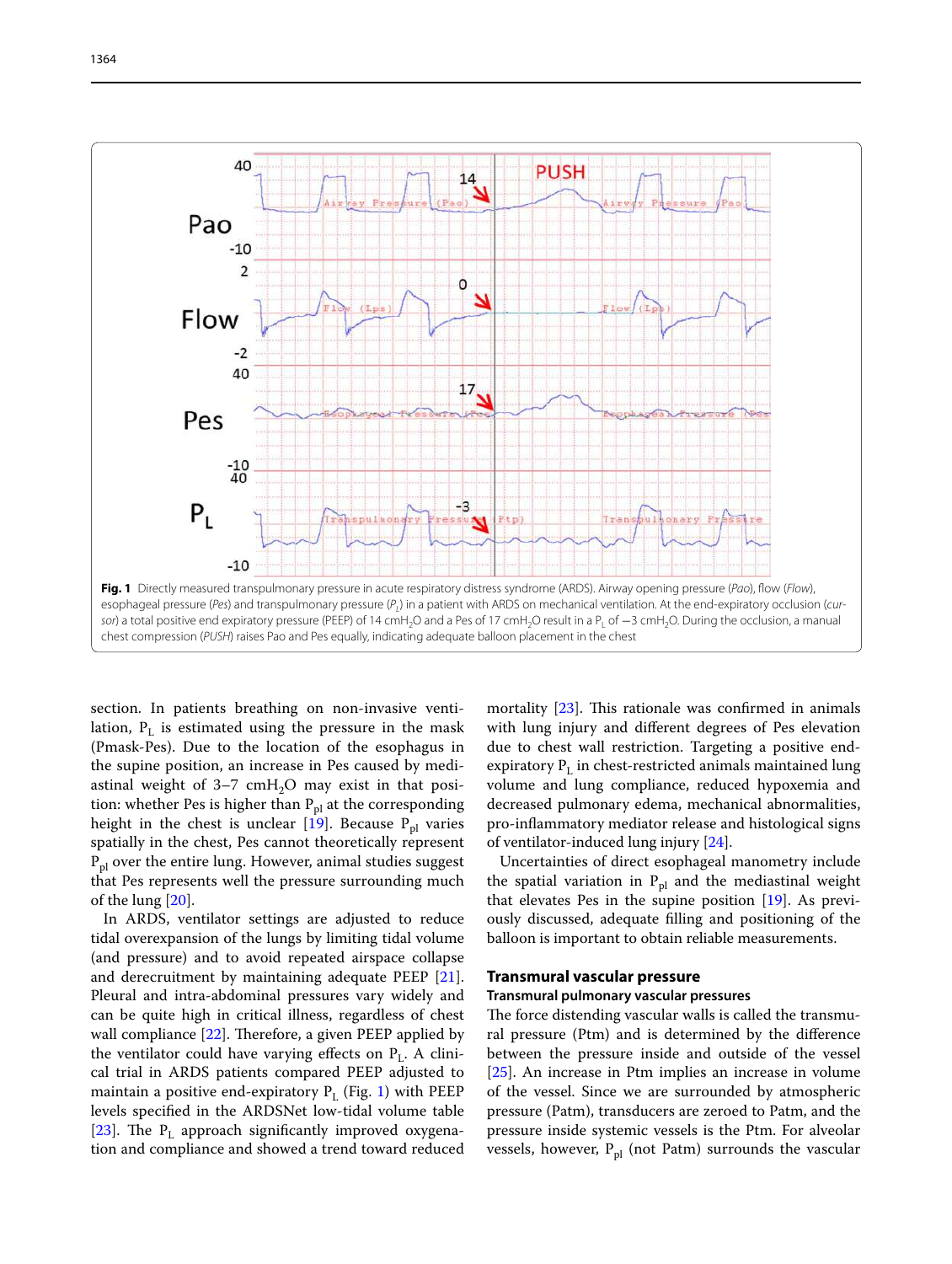

<span id="page-5-0"></span>structures, and thus the value measured inside the vessel relative to Patm is no longer the Ptm.

Measurements of respiratory variations in  $P_{pl}$  obtained by esophageal devices can be used to determine changes in Ptm of pulmonary vascular structures that occur during the respiratory cycle [\[26](#page-12-25), [27\]](#page-12-26). Measurements are usually obtained at end-expiration because this usually is when  $P_{pl}$  is closest to Patm. However, this may not be true when patients actively recruit expiratory muscles and increase  $P_{pl}$  during expiration (Fig. [2](#page-5-0)), or when  $P_{pl}$  is

elevated by intrinsic or extrinsic PEEP. Failure to appreciate over-estimation of Ptm can lead to important management errors. For example, a central venous pressure of 20 mmHg and a low cardiac output suggest depressed cardiac function, and diuresis or use of an inotrope is likely to be appropriate. However, if  $P_{pl}$  is 20 mmHg and the Ptm is actually zero, the patient needs volume and not an inotrope or diuretic.

Although transmural diastolic pressure of the right heart determines cardiac output, the directly measured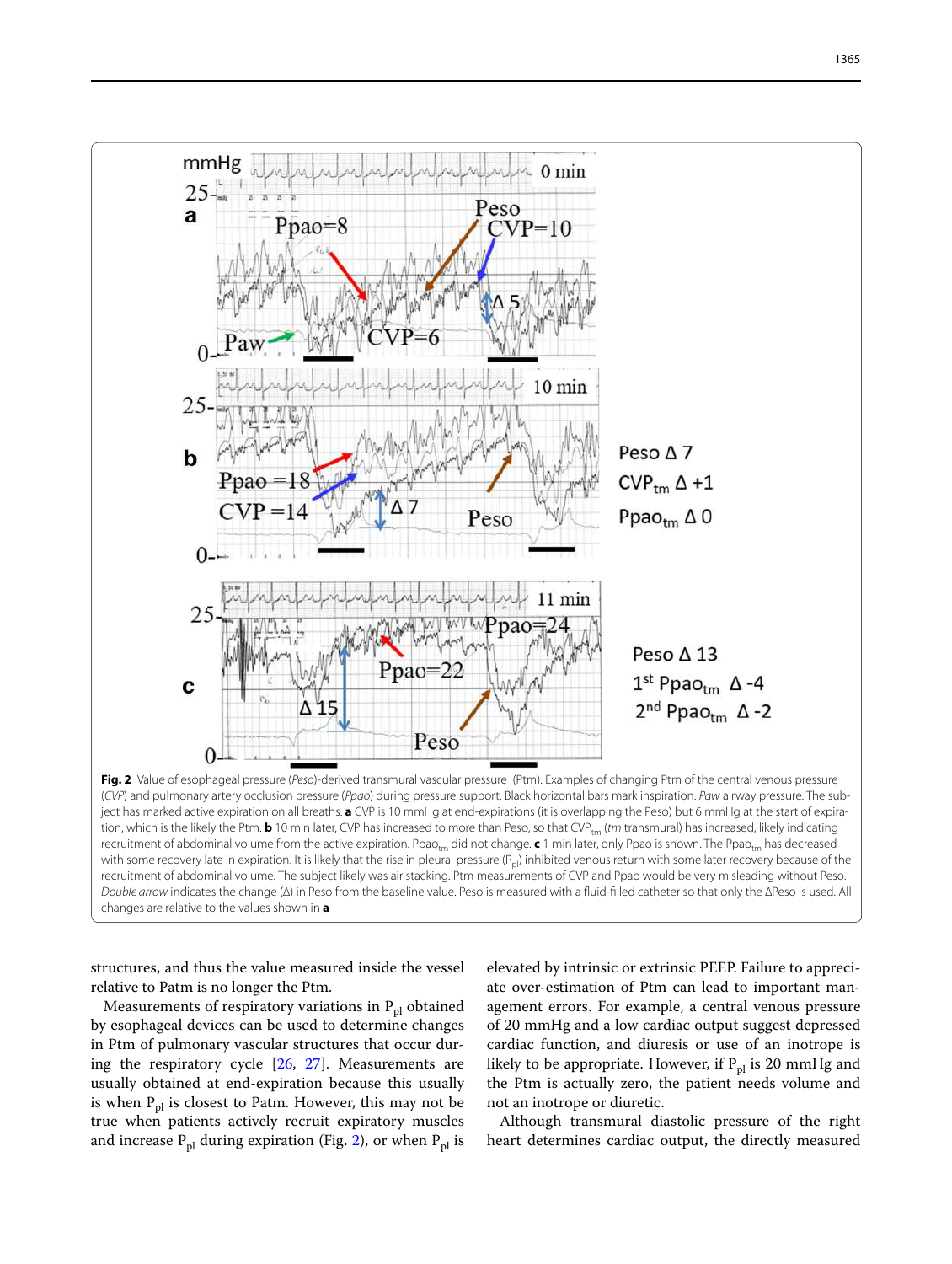value—and not Ptm—determines venous return. Thus, a central venous pressure elevated by PEEP reduces the gradient for venous return and cardiac output. Maintenance of cardiac output requires an increase in the upstream venous pressure by either a decrease in vascular capacitance or a fluid bolus [[28\]](#page-12-27). However, there is a price to pay. The high venous pressure will increase capillary leak. Furthermore, when the patient is extubated and the positive  $P_{pl}$  is removed, the gradient for venous return increases and the lungs can be flooded if the left ventricle cannot handle the increased volume [[29](#page-12-28)].

On the left side of the heart, increasing  $P_{pl}$  reduces the afterload on the left ventricle for the heart is effectively lifted relative to the systemic circulation [[30\]](#page-12-29). This tends to increase cardiac output, but the benefit may be offset by a decrease in venous return due to the increase in  $P_{pl}$ . An inspiratory decrease in  $P_{pl}$  adds an afterload to the left ventricle for the heart that is effectively lowered relative to the rest of the body [[31,](#page-12-30) [32](#page-12-31)]. This also increases venous return. If the swings are large enough or long enough, the rise in left ventricular filling pressure can produce pulmonary edema, especially when left ventricular function is poor.

In summary, changes in  $P_{pl}$  during the respiratory cycle need to be considered when interpreting hemodynamic pressures. Interpretations are thus greatly benefitted with a simultaneous measurement of  $P_{pl}$ .

# **Muscular pressure**

# **Effect of spontaneous breathing on transpulmonary pressure during assisted ventilation**

Spontaneous breathing can offer protective effects to the injured lung: improved oxygenation and increased dorsal aeration/ventilation [\[33](#page-12-32)]. This results from the increase in P<sub>L</sub> obtained by lowering P<sub>pl</sub> (P<sub>L</sub> = Paw – P<sub>pl</sub>) [[32\]](#page-12-31). However, this protective role has generally been suggested in patients with less severe ARDS and modest spontaneous demands [\[34](#page-12-33), [35](#page-12-34)]. Accumulating evidence indicates that spontaneous breathing might become deleterious in severe ARDS cases, as suggested by the beneficial effect of muscle paralysis observed in patients with severe ARDS [[35,](#page-12-34) [36](#page-12-35)]. First,  $P<sub>L</sub>$  calculated on Pes is likely to be injuriously high in severe ARDS, combined with the already high Paw and uncontrollable spontaneous demands [[35\]](#page-12-34). In contrast, in less severe ARDS, Paw can be maintained at relatively low values, and spontaneous demands are often modest, thereby preventing injurious increases in  $P<sub>L</sub>$ . Second, strenuous inspiratory efforts can shift air from non-dependent to dependent lung regions (i.e. *pendelluft*) even in the absence of large tidal volume and elevated Paw [\[37](#page-12-36)]. This occurs because the negative changes in  $P_{pl}$  generated by diaphragmatic contraction have localized effects in dependent regions, and the

 $P_{\text{pl}}$  changes are not uniformly transmitted (i.e. solid-like behavior). To this end, lung recruitment might improve the correlation between Pes and the true maximal  $P<sub>L</sub>$ because it decreases atelectatic 'solid-like' regions.

Despite these limitations, monitoring Pes in ARDS patients with spontaneous inspiratory effort is highly relevant. First,  $P<sub>L</sub>$  calculated on Pes is a helpful measure for clinicians to detect the harm of spontaneous effort in severe ARDS, as suggested by large differences in  $P<sub>L</sub>$ between in mild and severe ARDS when spontaneous effort is preserved  $[35]$  $[35]$ . In this regard, even if no "safe" values for  $P<sub>L</sub>$  are reported, total end-inspiratory  $P<sub>L</sub>$  should probably be maintained below  $20-25$  cmH<sub>2</sub>O, which is known as the upper limit of physiological range [\[38](#page-12-37)]. Second, the intensity of *pendelluft* is proportional to the strength of the spontaneous effort (reflected by negative deflection of Pes) [\[37](#page-12-36)].

Finally, it is important to note that  $P<sub>L</sub>$  can be divided into two components: the resistive pressure, necessary to generate airflow between the airway and the alveoli, and transalveolar pressure, the pressure needed to expand the alveoli. Hence, only under static conditions (i.e. in the absence of flow) does  $P_L$  equal the pressure distending the alveoli. Thus, unless mechanical properties change,  $P_L$  should not differ between assisted and controlled ventilation for comparable tidal volumes and flows.

#### **Pes measurement to estimate respiratory muscle effort**

Contraction of the respiratory muscles generates a negative swing in  $P_{pl}$ , which can be assessed by changes in Pes (Fig. [3\)](#page-7-0). The pressure generated by the respiratory muscles (Pmus) is computed as the difference between the static recoil pressure of the chest wall (Pcw,rel, obtained from Pes recordings under passive conditions) and the swing in Pes obtained under active conditions:

$$
Pmus = Pcw, rel - Pes
$$

The chest wall compliance (the passive volume/Pes relationship) can also be estimated from a theoretical value (4 % of the predicted vital capacity per cmH<sub>2</sub>O).

Values of Pmus between 5 and 10  $\text{cm}H_2\text{O}$  can be considered, as a crude estimate, to be the desirable respiratory effort during partial ventilatory support [[39](#page-13-0)]. The work of breathing (WOB) of the respiratory muscles corresponds to the integral of the product of Pmus and the generated volume, represented graphically by the Campbell diagram  $[40]$  $[40]$  (Fig. [3\)](#page-7-0):

$$
WOB = \int Pmus \cdot dV
$$

WOB is expressed in joules and can be reported per liter or per minute. Normal values are around 0.35 and 2.4 J  $min^{-1}$ , respectively [[41](#page-13-2)]. WOB is computed based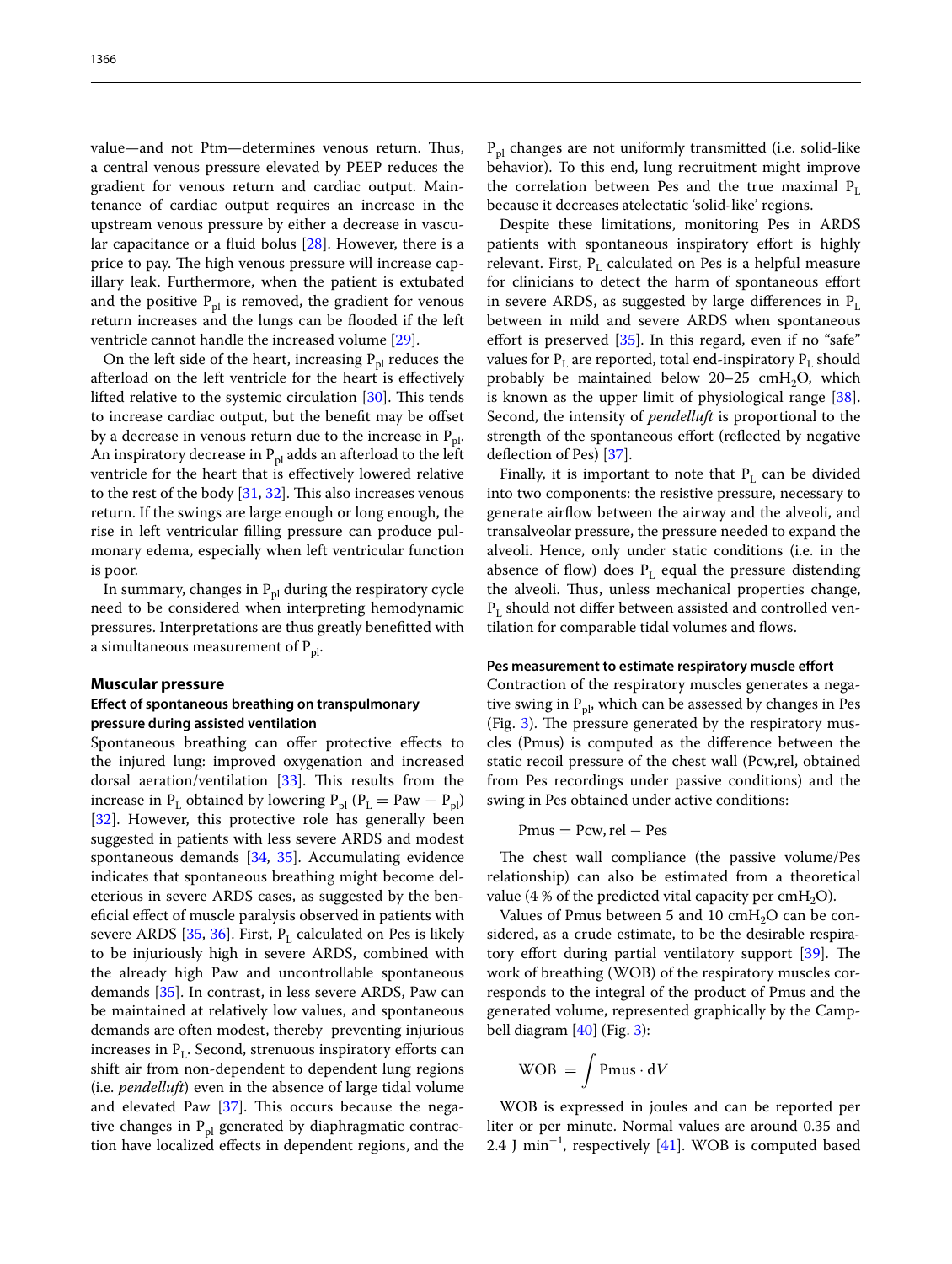

<span id="page-7-0"></span>on volume displacement, and its value does not account for the duration of the respiratory effort and does not reflect the true energy expenditure of the respiratory muscles in the case of isometric effort.

The esophageal pressure–time product [\[42](#page-13-3)] (PTPes), which represents the integral of the Pmus curve over time, circumvents these limitations:

$$
PTPes = \int Pmus \cdot dt
$$

PTPes is well correlated with the energy expenditure and oxygen consumption of the respiratory muscles. Normal values can be estimated to be between 50 and 150  $\text{cm}H_2\text{O}$  s  $\text{min}^{-1}$  [\[40](#page-13-1)]. Proper measurements of both WOB and PTPes take into account the presence of intrinsic PEEP [[43\]](#page-13-4).

Non-invasive estimates of respiratory effort may be useful at the bedside. In patients who are assisted with proportional assist ventilation mode, the Pmus value can

be estimated from the value of the Paw and the gain set by the clinician [\[39](#page-13-0)].

*Clinical applications* Clinicians may be interested in estimating respiratory muscle effort for several reasons. First, in the context of hemodynamic shock, respiratory muscle effort may account for a significant proportion of total body oxygen consumption, thereby limiting oxygen delivery to vital organs [[44\]](#page-13-5). Ensuring adequate ventilation and sedation by monitoring respiratory muscle effort may help to optimize the distribution of oxygen delivery. Second, insufficient and (possibly) excessive levels of inspiratory effort during ventilation can injure the diaphragm [[45](#page-13-6)[–49](#page-13-7)]. Titrating ventilation support to achieve near normal levels of inspiratory effort may prevent diaphragm injury and accelerate liberation from ventilation. Third, monitoring inspiratory effort may help clinicians to recognize potentially injurious patterns in patients with ARDS receiving partially assisted ventilation, both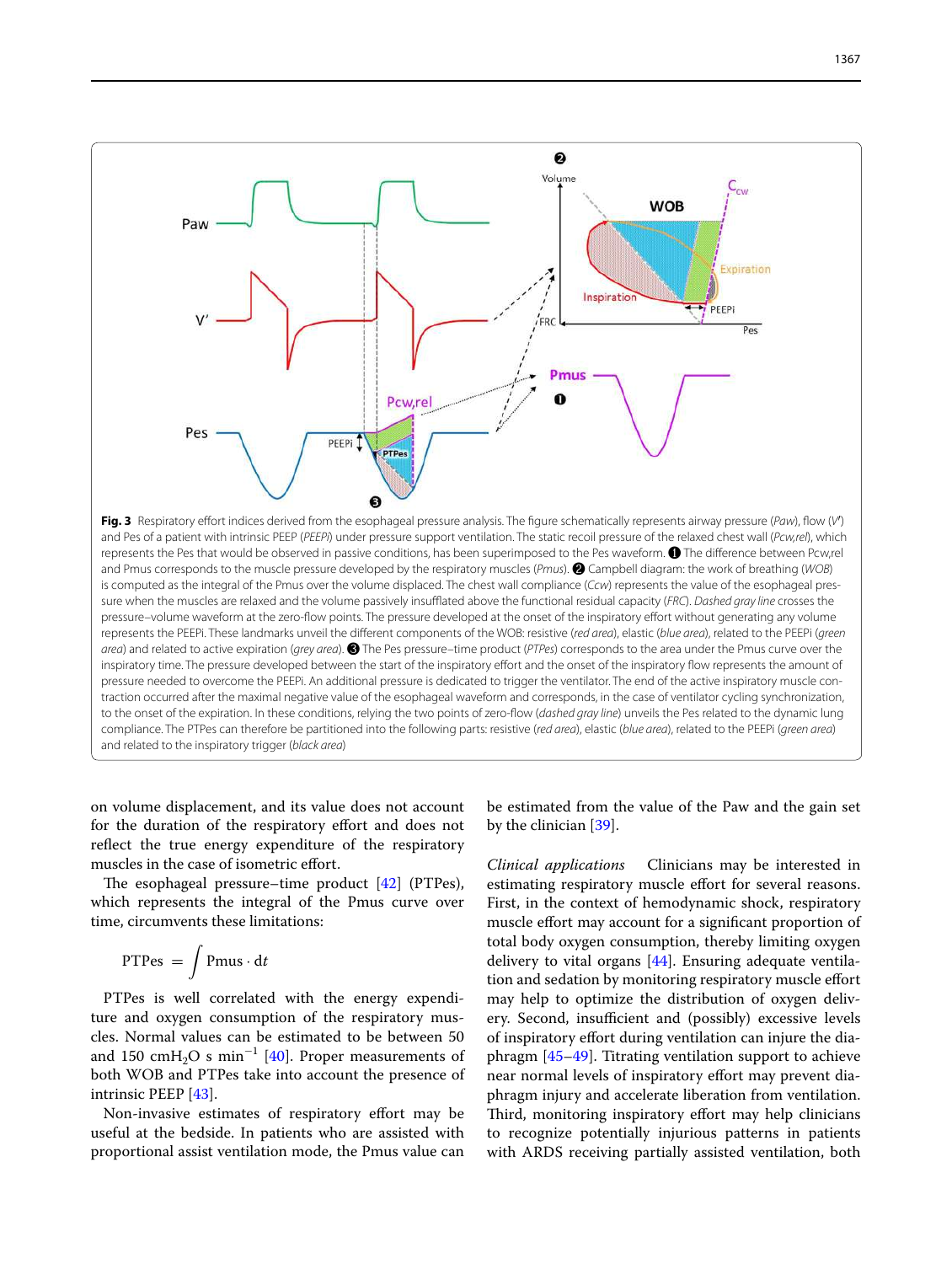for the lungs and for the diaphragm [\[37](#page-12-36)]. The relevance of monitoring inspiratory effort during weaning trials is discussed in the section "[Pes monitoring during weaning](#page-8-0)  [from mechanical ventilation](#page-8-0)" of this review.

# **Patient–ventilator asynchrony and the role of Pes monitoring**

Mechanical ventilation, for the main part, is used as partial ventilatory support in situations where both the patient and the ventilator work together. Ideally, the ventilator settings should be adjusted to maintain a normal level of respiratory muscle activity and harmonious patient–ventilator interaction. Patient–ventilator asynchrony, which can be defined as a time mismatch between patient's effort and the ventilator breath duration, often occurs during assisted modes of ventilation and but is unrecognized. Many studies have demonstrated that major asynchrony is a common occurrence (at least 25 % of the patients) throughout the course of ventilation [\[50](#page-13-8)[–52\]](#page-13-9). Thille et al. [[52\]](#page-13-9) demonstrated that asynchrony occurred during both assist-control and pressure support ventilation and that it was associated with a longer duration of ventilation in patients who had an asynchrony index indicating >10 % of completely asynchronous breaths [7.5 (interquartile range 3–20) vs. 25.5 (9.5–42.5) days]. An observational study in 50 patients by Blanch and colleagues [\[53\]](#page-13-10) found that asynchrony was detected in all patients and in all ventilator modes. These authors reported that the mortality rates among patients in the Intensive Care Unit and hospital increased in patients who had high asynchrony index (>10 %); these patients also showed a trend toward longer duration of mechanical ventilation. Importantly, adjusting the ventilator settings can dramatically reduce asynchrony [[54\]](#page-13-11).

Detecting patient–ventilator asynchrony on the ventilator display without recording respiratory muscle activity is, however, not always easy and can be missed even by experts [\[55](#page-13-12)]. This difficulty justifies attempts to develop automated systems [\[56,](#page-13-13) [57](#page-13-14)] or to use an esophageal signal, such as the electrical activity of the diaphragm (EAdi) [[58\]](#page-13-15) or the Pes. The Pes recording can detect asynchrony by comparing the time occurrence of the changes in Pes with those of Paw and flow-time waveforms (Fig. [4\)](#page-9-0). The major groups of asynchrony can be classified according to the phase of respiration as (1) trigger asynchrony, (2) cycling asynchrony and (3) flow delivery mismatch.

# *Trigger asynchrony*

1. Ineffective effort is recognized by a negative Pes swing without ventilator pressurization. It occurs in situations combining auto PEEP and excessive ventilation, inducing low respiratory drive and low

inspiratory muscle effort, and it can be aggravated by a poorly sensitive triggering system. It occurs frequently with pressure support ventilation and is associated with poor outcomes.

- 2. Double triggering is the occurrence of two consecutive triggered breaths separated by a very short expiratory time. It occurs when the neural inspiratory time (Ti) is longer than machine Ti, usually in patients with a high respiratory drive.
- 3. Reverse triggering is a phenomenon of respiratory entrainment and defined as a muscular effort triggered by the ventilator, usually in highly sedated patients. It occurs during the insufflation phase or at the transition phase from mechanical inspiration to expiration and can then lead to double cycling [\[59\]](#page-13-16).
- 4. Auto-triggering is defined as a cycle delivered by the ventilator without triggering by the patient. This type of asynchrony can be seen in case of circuit leaks or cardiac oscillations.

# *Cycling asynchrony*

- 1. Premature cycling is defined as a cycle with the machine Ti shorter than the neural Ti.
- 2. Delayed cycling occurs when the machine Ti is longer than the neural Ti

#### *Flow delivery mismatch*

1. Flow starvation occurs during volume control mode when the ventilator delivers a peak inspiratory flow that is lower than the patient's demand. This is not an asynchrony per se, but it usually requires a change in the settings.

Patient–ventilator asynchrony is common and is associated with poor clinical outcomes. Pes can be used to better detect asynchrony at the bedside and to adjust the ventilator settings accordingly. However, whether the asynchrony is an indicator of severity or constitutes a biomarker for another systemic feature that compromises patients' outcome warrants further investigation.

# <span id="page-8-0"></span>**Pes monitoring during weaning from mechanical ventilation**

The pathophysiology of weaning research has demonstrated that respiratory effort changes progressively as patients fail a weaning trial [\[60,](#page-13-17) [61\]](#page-13-18). During a trial of unassisted breathing, PTPes remained unchanged in patients who were successfully weaned from mechanical ventilation. In contrast, PTPes increased in patients who failed weaning because the mechanical load (resistive, elastic, and intrinsic-PEEP components) on the respiratory muscles increased [\[60](#page-13-17), [62\]](#page-13-19). When the dominant functional abnormality was investigated in 17 patients who failed to be weaned, ten had worsening mechanics and muscle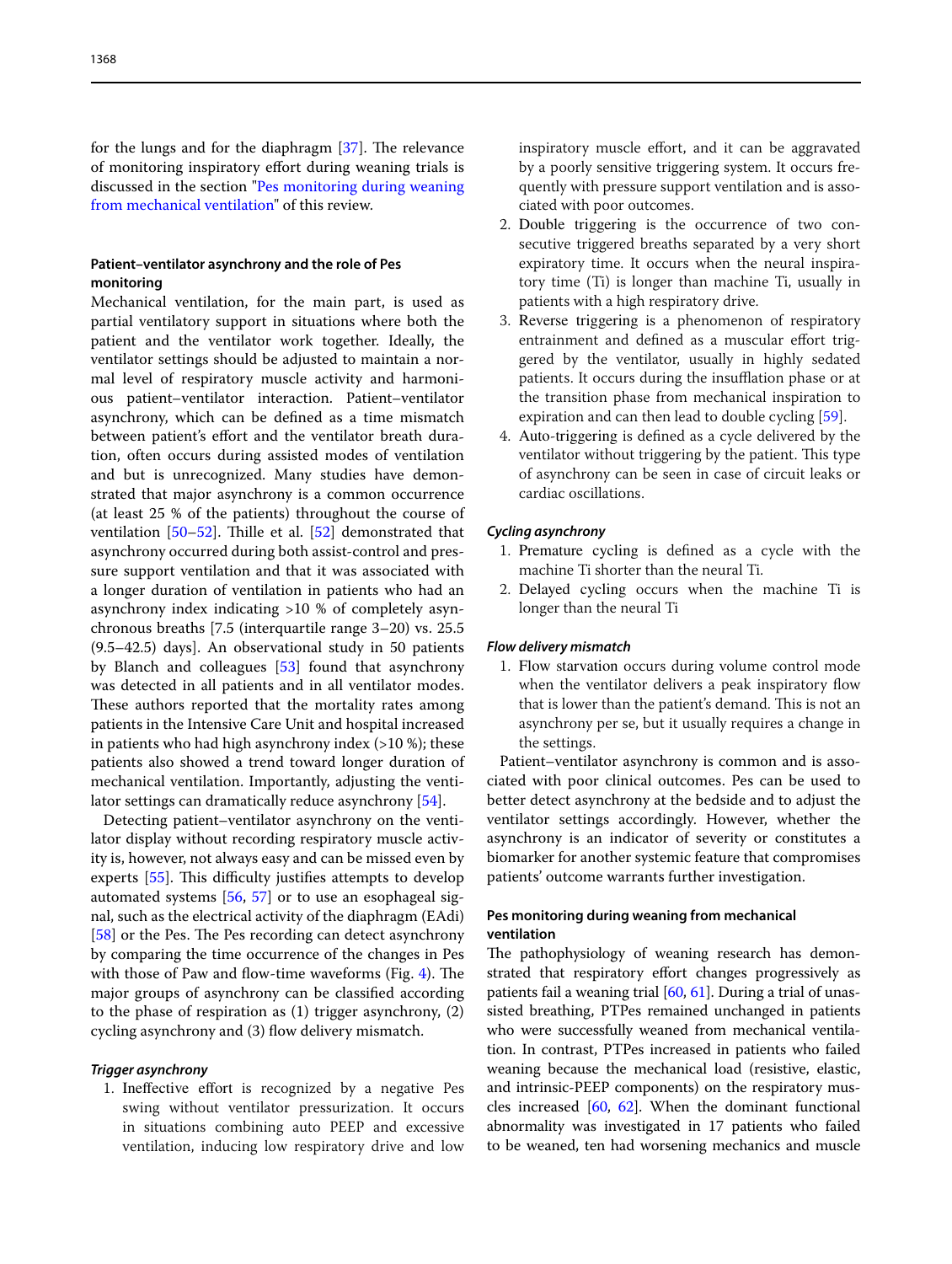

<span id="page-9-0"></span>(small negative deflection of Pes) was observed but it was not sufficiently strong to trigger the ventilator; consequently, a distortion of airflow and

Paw and an increase in EtCO<sub>2</sub> were observed (arrowheads)

function, and four had blood gas abnormalities; failure in weaning could not be explained by functional abnormalities in the remaining three patients, suggesting that behavioral factors may have contributed to this failure [\[60\]](#page-13-17).

The practice of medicine, though based on scientific knowledge, is centered on individualized care. The physician's primary task is to figure out how scientific principles apply to one particular patient. By inserting an esophageal catheter in a difficult-to-wean patient, a clinician can determine whether worsening mechanics (most common cause) was responsible for weaning failure, and then take the necessary steps to correct the problem. If an increase in resistive work occurred during a failed

trial, then the management plan would focus on decreasing airway resistance by using bronchodilators and frequent suctioning or diuretics if the increase in resistance was due to bronchial edema. An increase in the elastic load could indicate that subclinical cardiogenic pulmonary edema may have been responsible for the failed trial (ESM Fig. 2). Indeed, pathophysiological studies have shown that cardiac performance worsens during weaning failure as a result of an increase in left ventricular afterload, which, in turn, is due to more negative swings in Pes [[29,](#page-12-28) [63](#page-13-20), [64\]](#page-13-21).

Jubran et al. [[65](#page-13-22)] showed that throughout a failed weaning trial, swings in Pes showed greater changes than the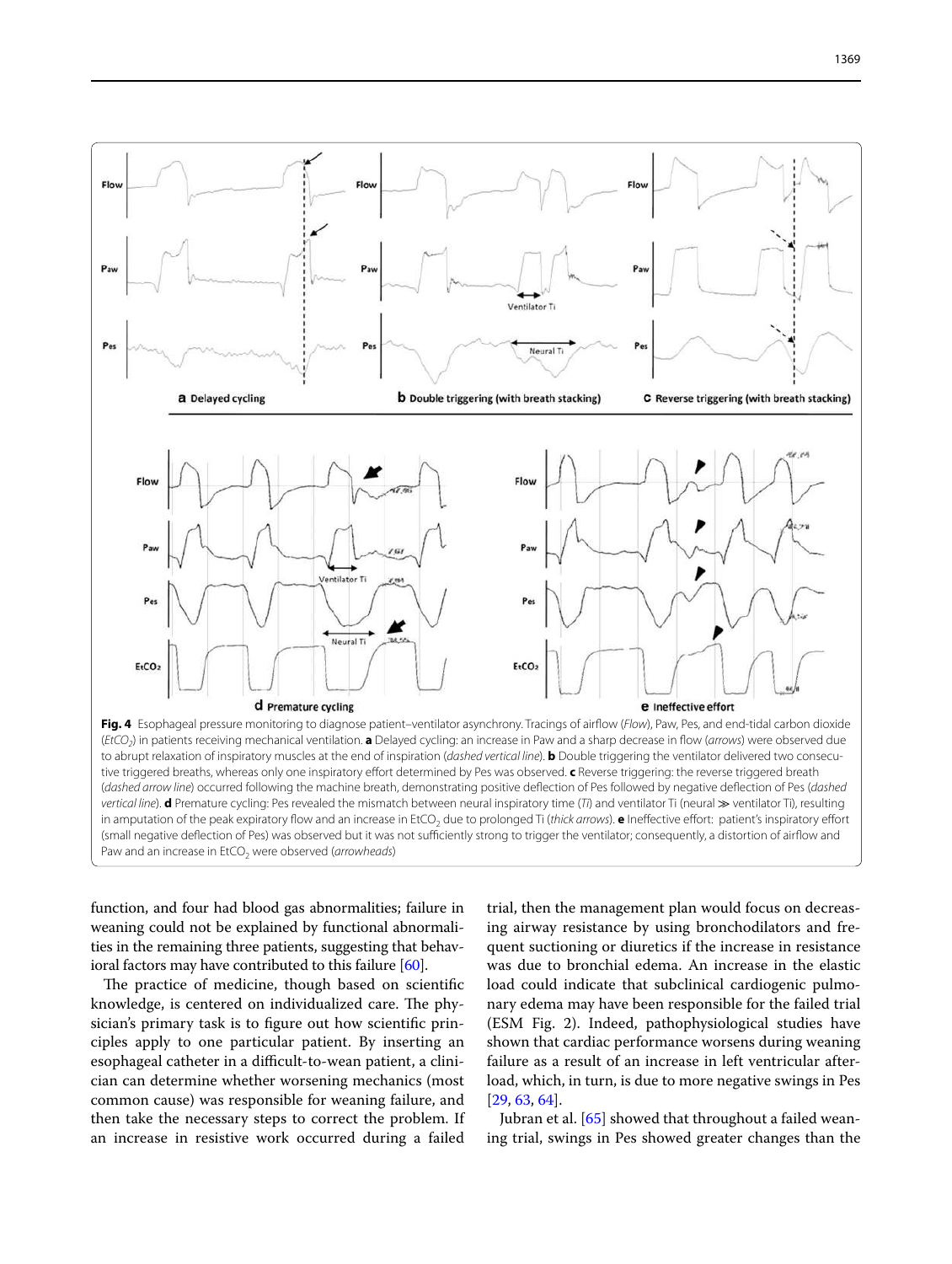



<span id="page-10-0"></span>rapid shallow breathing index  $(f/V_T)$ . Accordingly, monitoring of Pes throughout a weaning trial may provide additional guidance over a single measurement and, thus, may enhance the predication of weaning success/failure. When the change in Pes was quantified, the Pes trend index was more accurate in predicting weaning outcome than first-minute measurements of either Pes swings or *f*/  $V_T$  [\[65](#page-13-22)]. If these results can be confirmed, the Pes trend index could provide a useful monitoring tool during weaning. Moreover, increases in Pes swings during the trial could alert a physician to institute therapy, such as bronchodilators, vasodilators or diuretics, at a time that might convert an unsuccessful trial into a successful one.

# **The correlation between diaphragm electrical activity and Pes swings**

Obtaining reliable Pes measurements can sometimes be challenging, and the question of using other physiological signals to obtain similar information becomes relevant. The electrical activity of the diaphragm (EAdi), a direct expression of neural inspiratory activity, can be recorded in daily clinical practice by a nasogastric tube connected to a ventilator and equipped with electrodes [[66\]](#page-13-23). EAdi could theoretically be used as an alternative to Pes to estimate inspiratory demand. Studies focusing on this issue have shown a tight correlation between EAdi and transdiaphragmatic pressure (Pdi) in healthy

volunteers and obstructive patients at rest, even in the presence of increased inspiratory flow rates or lung volumes [[67–](#page-13-24)[69\]](#page-13-25). EAdi and Pdi were also shown to be correlated and to be changed by the same magnitude during pressure support ventilation in a population of intubated patients suffering from acute respiratory failure when the level of assistance was increased [\[70](#page-13-26)]. The drops in both EAdi and Pes associated to external ventilatory assistance have also been correlated (Fig. [5\)](#page-10-0) [\[71](#page-13-27)]. On the contrary, EAdi and Pdi amplitudes were found to be poorly correlated in patients with chronic obstructive pulmonary disease during incremental exercise [\[72](#page-13-28)], probably due to decreased neuro-muscular coupling in the presence of air trapping. In addition, it has been reported that the correlation factor (i.e. the slope of the linear correlation graph) between Pdi and EAdi differs between subjects, with one of the main reasons being individual anatomy [\[69](#page-13-25)]. Thus, EAdi amplitude can differ between subjects with similar inspiratory demand and requires calibration for interindividual comparisons—for example, by dividing measured EAdi amplitude by the EAdi amplitude obtained during maximal voluntary inspiratory effort [[69\]](#page-13-25). Two alternative calibration procedures that can be used for intubated patients with acute respiratory failure have recently been published [[73,](#page-13-29) [74](#page-13-30)]. One of these, the Pmus/ EAdi index (PEI), is measured during end-expiratory occlusion as the drop in Paw divided by the EAdi needed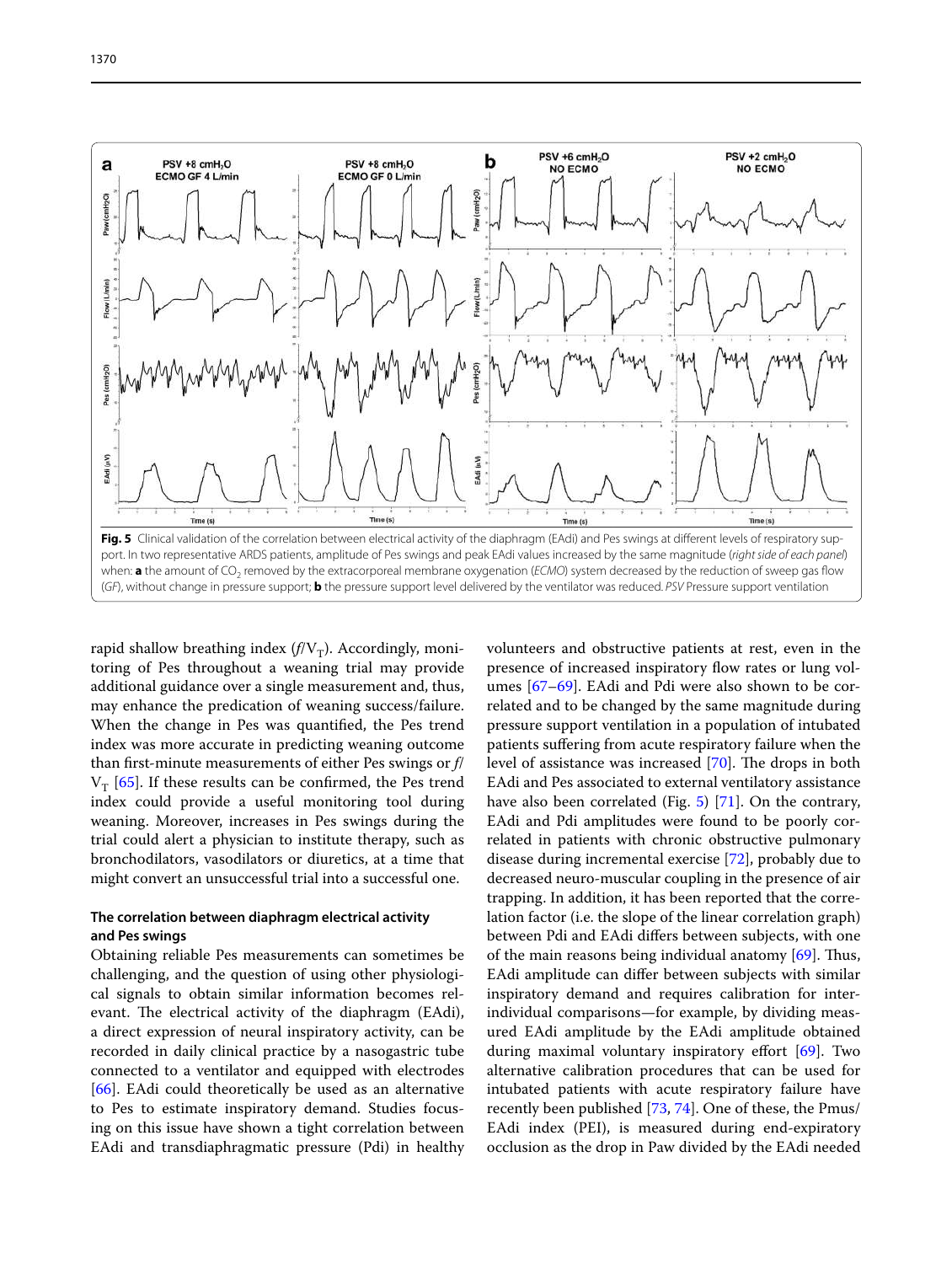to generate it. By multiplying peak EAdi values by PEI, it is possible to calculate the absolute values of a patient's inspiratory effort. The second procedure is the patient– ventilator breath contribution index [\[74](#page-13-30)], defined as the ratio between tidal volume and EAdi during an assisted breath divided by the same ratio measured during a subsequent unexpected non-assisted one. The correlation between the patient–ventilator breath contribution index and the  $\Delta$ Pes swings/ $\Delta$ PTPes ratio is significant. These two calibration approaches to compare absolute values of a patient's effort obtained from EAdi require further validation. It is also important to note that EAdi amplitude can be influenced by other factors, such as sedation [[75](#page-13-31)] and clinical evolution [[74\]](#page-13-30).

EAdi can also be used to accurately monitor patient– ventilator synchrony [\[55](#page-13-12), [75](#page-13-31), [76\]](#page-13-32). Finally, as the EAdi value recorded at the onset of the inspiratory flow (auto-EAdi) is tightly correlated with the patient's auto-PEEP, as measured by Pes [\[77](#page-13-33)], EAdi can also be used to estimate auto-PEEP.

 EAdi provides alternative and complementary information to Pes, but it cannot replace it. Thus, whether the practical advantages of using EAdi outweigh the additional information provided by Pes (e.g.  $P<sub>L</sub>$ ) must be decided on an individualized basis.

### **Conclusions and perspectives**

The multiple applications already described support the notion that Pes monitoring is an essential tool for personalized medicine and for improving the capability of physicians to diagnose complex clinical conditions. The results of recent studies suggest that bedside decisions regarding ventilator settings, lung protection, sedation, paralysis, weaning or even hemodynamic support might radically change if it were possible to consider the information coming from Pes monitoring. Some technical aspects of Pes measurement will need further refinements (e.g., those involving quantitative measurements of the chest wall properties).

Both the approach of using absolute Pes values and the dynamic approach in which only the swings in Pes are quantified have shown promising results for ventilation adjustments [\[12](#page-12-11), [20\]](#page-12-19). While the direct absolute method is simpler and has been made more reliable through the use of newly developed catheters and accurate calibration procedures, the dynamic approach, by testing a volume change, might better unveil the pathophysiological characteristics of the respiratory system. However, both methods require a number of assumptions: for the absolute  $P_L$ , that end-expiratory Pes is equal to the end-expiratory  $P_{\text{pl}}$  and that negative values of end-expiratory absolute  $P<sub>L</sub>$  correspond to a tendency of the alveoli and/or small airways to collapse; for the

dynamic approach (testing a volume change), that  $P_{pl}$ is equal to zero at zero PEEP and that the  $E<sub>I</sub>$  and Ers behave linearly throughout different lung volumes. In fact, especially when exploring the upper limits of lung stress, the two approaches have been found to produce conflicting results.

Synchronization with ventilator signals, automatic filling and automatic in vivo calibration are future developments that may enable this technology to be introduced into the daily clinical routine. Meanwhile, many of the clinical applications described in this review, with most of them tracking negative swings in Pes, such as the monitoring of asynchrony, over-assistance, strenuous efforts or difficult weaning, have been extensively validated, indicating that clinicians and patients likely benefit from the availability of this technology in daily clinical practice.

#### **Electronic supplementary material**

The online version of this article (doi:[10.1007/s00134-016-4400-x](http://dx.doi.org/10.1007/s00134-016-4400-x)) contains supplementary material, which is available to authorized users.

#### **Author details**

<sup>1</sup> Department of Anesthesia, Critical Care and Emergency, Fondazione IRCCS Ca' Granda Ospedale Maggiore Policlinico, Milan, Italy. <sup>2</sup> Department of Critical Care Medicine, Hospital for Sick Children, University of Toronto, Toronto, ON, Canada.<sup>3</sup> Intensive Care Unit, Osaka University Hospital, Suita, Japan. <sup>4</sup> Department of Anesthesia, Hospital for Sick Children, University of Toronto, Toronto, ON, Canada.<sup>5</sup> Department of Health Science, University of Milan-Bicocca, Monza, MB, Italy. <sup>6</sup> Department of Physiology, University of Toronto, Toronto, Canada.<sup>7</sup> Division of Respirology, Department of Medicine, University Health Network and Mount Sinai Hospital, Toronto, ON, Canada. <sup>8</sup> DHU A-TVB, Service de Réanimation Médicale, CHU Henri Mondor, Assistance Publique-Hôpitaux de Paris, , Créteil, France. <sup>9</sup> Groupe de recherche clinique CARMAS, Faculté de Médecine de Créteil, Université Paris Est Créteil, Créteil, France. <sup>10</sup> Division of Respiratory Diseases and Tuberculosis, Department of Medicine, Faculty of Medicine, Siriraj Hospital, Bangkok, Thailand. <sup>11</sup> Keenan Research Centre, Li Ka Shing Knowledge Institute, St. Michael's Hospital, Toronto, Canada. <sup>12</sup> Interdepartmental Division of Critical Care Medicine, University of Toronto, Toronto, ON, Canada. <sup>13</sup> Anesthesia and Intensive Care, Fondazione IRCCS Policlinico San Matteo, University of Pavia, Pavia, Italy. <sup>14</sup> Dipartimento di Fisiopatologia Medico-Chirurgica e dei Trapianti, Università degli Studi di Milano, Milan, Italy. <sup>15</sup> Adult Intensive Care and Burn Unit, University Hospital of Lausanne, Lausanne, Switzerland. <sup>16</sup> Department of Medical Intensive Care, University Hospital of Angers, Angers, France.<sup>17</sup> Dipartimento dell'Emergenza e Trapianti d'Organo (DETO), Sezione di Anestesiologia e Rianimazione, Università degli Studi di Bari "Aldo Moro", Bari, Italy. <sup>18</sup> Division of Pulmonary and Critical Care Medicine, Edward Hines Jr., Veterans Affairs Hospital and Loyola University of Chicago Stritch School of Medicine, Hines, IL, USA.<sup>19</sup> Department of Critical Care, McGill University Heath Centre, Glen Site Campus, Montreal, QC, Canada. <sup>20</sup> Department of Anesthesia, Critical Care, and Pain Medicine, Beth Israel Deaconess Medical Center and Harvard Medical School, Boston, MA, USA. <sup>21</sup> Institut de Investigació i Innovació Parc Taulí, CIBER Enfermedades Respiratorias, Critical Care Center, Parc Tauli Hospital Universitari, Universitat Autònoma de Barcelona, Sabadell, Spain. <sup>22</sup> Pulmonary Division, Heart Institute (InCor), Hospital das Clínicas, University of São Paulo, São Paulo, Brazil. <sup>23</sup> Servei de Medicina Intensiva, Hospital de Sant Pau, Barcelona, Spain.

#### **Acknowledgments**

The PLeUral pressure working Group (PLUG) is part of the Acute Respiratory Failure Section of the European Society of Intensive Care Medicine (ESICM). The aims and members of the PLUG Working Group are listed in the ESM. We would like to thank all the members of the PLUG Working Group for their active participation. We also thank Mr. Guy François and the European Society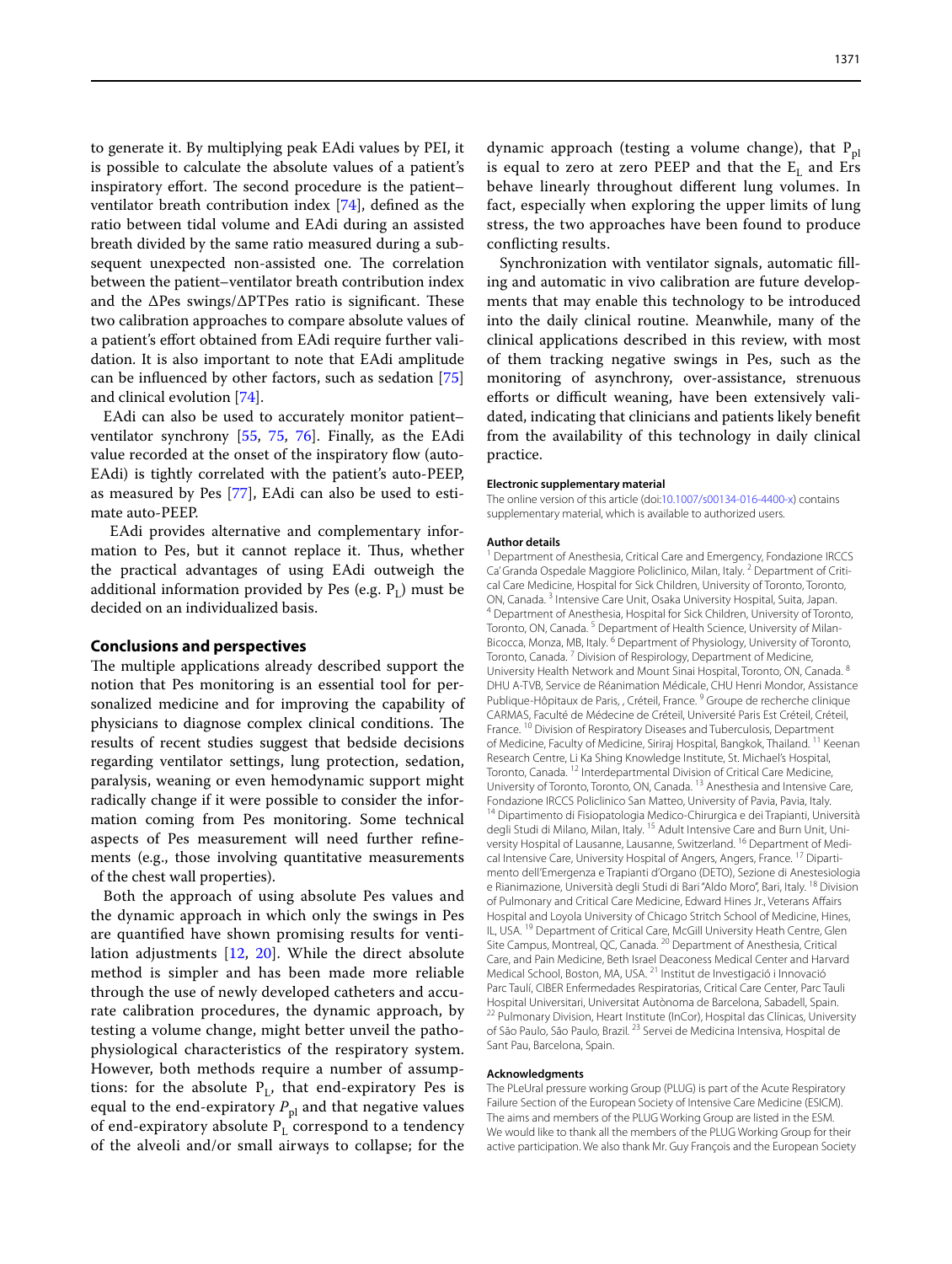of Intensive Care Medicine (ESICM) for their continuous support to the activities of the PLUG Working Group.

#### **Compliance with ethical standards**

#### **Fundings**

E. Goligher is supported by a Post-Doctoral Fellowship from the Canadian Institutes of Health Research and by ISCIII PI13/02204-FEDER, CIBER Enfermedades Respiratorias to L. Blanch; T. Yoshida is funded by a RESTRACOMP training award from the Research Institute of the Hospital for Sick Children, Toronto, ON, Canada. L. Brochard is the Keenan Chair in Critical Care and Acute Respiratory failure, Keenan Research Centre, Toronto.

#### **Conflicts of interest**

F. Mojoli, D. Chiumello and L. Gattinoni were involved in a University research spin-off for the development of Nutrivent [Sidam, Mirandola (MO), Italy]. L. Blanch is inventor of one Corporació Sanitaria Parc Taulí-owned U.S. patent (US Patent No. 12/538,940): "Method and system for managed related patient parameters provided by a monitoring device". L. Blanch owns stock options of BetterCare S.L., which is a research and development spin off of Corporació Sanitària Parc Taulí (Spain). Outside the submitted work, J. Mancebo reports grants from Covidien, non-financial support from Maquet and General Electric and personal fees from Covidien, Hamilton, Braun, Air-Liquide, Faron, and A-Lung. Outside the submitted work, L. Brochard reports grants from Covidien, Fisher Paykel, non-financial support from Maquet, Philips and General Electric and personal fees from Covidien and Maquet. All other authors declare that they do not have any conflicts of interest to declare.

### Received: 28 February 2016 Accepted: 17 May 2016 Published online: 22 June 2016

#### **References**

- <span id="page-12-0"></span>1. Akoumianaki E, Maggiore SM, Valenza F et al (2014) The application of esophageal pressure measurement in patients with respiratory failure. Am J Respir Crit Care Med 189:520–531
- <span id="page-12-1"></span>2. Brochard L (2014) Measurement of esophageal pressure at bedside: pros and cons. Curr Opin Crit Care 20:39–46
- <span id="page-12-2"></span>3. Milic-Emili J, Mead J, Turner JM, Glauser EM (1964) Improved technique for estimating pleural pressure from esophageal balloons. J Appl Physiol 19:207–211
- <span id="page-12-3"></span>4. Mojoli F, Chiumello D, Pozzi M et al (2015) Esophageal pressure measurements under different conditions of intrathoracic pressure. An in vitro study of second generation balloon catheters. Minerva Anestesiol 81(8):855–864
- <span id="page-12-4"></span>5. Walterspacher S, Isaak L, Guttmann J et al (2014) Assessing respiratory function depends on mechanical characteristics of balloon catheters. Respir Care 59:1345–1352
- <span id="page-12-5"></span>6. Mojoli F, Iotti GA, Torriglia F et al (2016) In vivo calibration of esophageal pressure in the mechanically ventilated patient makes measurements reliable. Crit Care 20(1):98
- <span id="page-12-6"></span>7. Milic-Emili J, Mead J, Turner JM (1964) Topography of esophageal pressure as a function of posture in man. J Appl Physiol 19:212–216
- <span id="page-12-7"></span>8. Baydur A, Behrakis PK, Zin WA et al (1982) A simple method for assessing the validity of the esophageal balloon technique. Am Rev Respir Dis 126:788–791
- <span id="page-12-8"></span>9. Higgs BD, Behrakis PK, Bevan DR, Milic-Emili J (1983) Measurement of pleural pressure with esophageal balloon in anesthetized humans. Anesthesiology 59:340–343
- <span id="page-12-9"></span>10. Chiumello D, Consonni D, Coppola S et al (2016) The occlusion tests and end-expiratory esophageal pressure: measurements and comparison in controlled and assisted ventilation. Ann Intensive Care. 6(1):13
- <span id="page-12-10"></span>11. Niknam J, Chandra A, Adams AB, Nahum A, Ravenscraft SA, Marini JJ (1994) Effect of a nasogastric tube on esophageal pressure measurement in normal adults. Chest 106(1):137–141
- <span id="page-12-11"></span>12. Gattinoni L, Carlesso E, Cadringher P et al (2003) Physical and biological triggers of ventilator-induced lung injury and its prevention. Eur Respir J Suppl 47:15s–25s
- <span id="page-12-12"></span>13. Protti A, Andreis DT, Monti M et al (2013) Lung stress and strain during mechanical ventilation: any difference between statics and dynamics? Crit Care Med 41:1046–1055
- <span id="page-12-13"></span>14. Grasso S, Terragni P, Birocco A et al (2012) ECMO criteria for influenza A (H1N1)-associated ARDS: role of transpulmonary pressure. Intensive Care Med 38:395–403
- <span id="page-12-14"></span>15. Chiumello D, Carlesso E, Cadringher P et al (2008) Lung stress and strain during mechanical ventilation for acute respiratory distress syndrome. Am J Respir Crit Care Med 178:346–355
- <span id="page-12-15"></span>16. Moreira LF, Aires ST, Gobbi CF et al (1995) Respiratory system, lung, and chest wall mechanics after longitudinal laparotomy in rats. Eur Respir J 8:105–108
- <span id="page-12-16"></span>17. Protti A, Cressoni M, Santini A et al (2011) Lung stress and strain during mechanical ventilation: any safe threshold? Am J Respir Crit Care Med 183:1354–1362
- <span id="page-12-17"></span>18. Cressoni M, Cadringher P, Chiurazzi C et al (2014) Lung inhomogeneity in patients with acute respiratory distress syndrome. Am J Respir Crit Care Med 189(2):149–158
- <span id="page-12-18"></span>19. Washko GR, O'Donnell CR, Loring SH (2006) Volume-related and volumeindependent effects of posture on esophageal and transpulmonary pressures in healthy subjects. J Appl Physiol 100:753–758
- <span id="page-12-19"></span>20. Pelosi P, Goldner M, McKibben A et al (2001) Recruitment and derecruitment during acute respiratory failure: an experimental study. Am J Respir Crit Care Med 164:122–130
- <span id="page-12-20"></span>21. Slutsky AS, Ranieri VM (2013) Ventilator-induced lung injury. N Engl J Med 369:2126–2136
- <span id="page-12-21"></span>22. Talmor D, Sarge T, O'Donnell CR et al (2006) Esophageal and transpulmonary pressures in acute respiratory failure. Crit Care Med 34:1389–1394
- <span id="page-12-22"></span>23. Talmor D, Sarge T, Malhotra A et al (2008) Mechanical ventilation guided by esophageal pressure in acute lung injury. N Engl J Med 359:2095–2104
- <span id="page-12-23"></span>24. Loring SH, Pecchiari M, Della Valle P et al (2010) Maintaining end-expiratory transpulmonary pressure prevents worsening of ventilator-induced lung injury caused by chest wall constriction in surfactant-depleted rats. Crit Care Med 38:2358–2364
- <span id="page-12-24"></span>25. Magder S (2015) Invasive hemodynamic monitoring. Crit Care Clin 31:67–87
- <span id="page-12-25"></span>26. Jardin F, Farcot JC, Boisante L, Curien N, Margairaz A, Bourdarias JP (1981) Influence of positive end-expiratory pressure on left ventricular performance. N Engl J Med 304:387–392
- <span id="page-12-26"></span>27. Marini JJ, Culver BH, Butler J (1981) Mechanical effect of lung distention with positive pressure on cardiac function. Am Rev Respir Dis 124:382–386
- <span id="page-12-27"></span>28. Nanas S, Magder S (1992) Adaptations of the peripheral circulation to PEEP. Am Rev Respir Dis 146:688–693
- <span id="page-12-28"></span>29. Lemaire F, Teboul JL, Cinotti L et al (1988) Acute left ventricular dysfunction during unsuccessful weaning from mechanical ventilation. Anesthesiology 69:171–179
- <span id="page-12-29"></span>30. McGregor M (1979) Current concepts: pulsus paradoxus. N Engl J Med 301:480–482
- <span id="page-12-30"></span>31. Magder SA, Lichtenstein S, Adelman AG (1983) Effect of negative pleural pressure on left ventricular hemodynamics. Am J Cardiol 52:588–593
- <span id="page-12-31"></span>32. Buda AJ, Pinsky MR, Ingels NB et al (1979) Effect of intrathoracic pressure on left ventricular performance. N Engl J Med 301:453–459
- <span id="page-12-32"></span>33. Putensen C, Muders T, Varelmann D, Wrigge H (2006) The impact of spontaneous breathing during mechanical ventilation. Curr Opin Crit Care 12:13–18
- <span id="page-12-33"></span>34. Putensen C, Zech S, Wrigge H et al (2001) Long-term effects of spontaneous breathing during ventilatory support in patients with acute lung injury. Am J Respir Crit Care Med 164:43–49
- <span id="page-12-34"></span>35. Yoshida T, Uchiyama A, Matsuura N et al (2013) The comparison of spontaneous breathing and muscle paralysis in two different severities of experimental lung injury. Crit Care Med 41:536–545
- <span id="page-12-35"></span>36. Papazian L, Forel J-M, Gacouin A et al (2010) Neuromuscular blockers in early acute respiratory distress syndrome. N Engl J Med 363:1107–1116
- <span id="page-12-36"></span>37. Yoshida T, Torsani V, Gomes S et al (2013) Spontaneous effort causes occult pendelluft during mechanical ventilation. Am J Respir Crit Care Med 188:1420–1427
- <span id="page-12-37"></span>38. Colebatch HJ, Greaves IA, Ng CK (1979) Exponential analysis of elastic recoil and aging in healthy males and females. J Appl Physiol 47:683–691